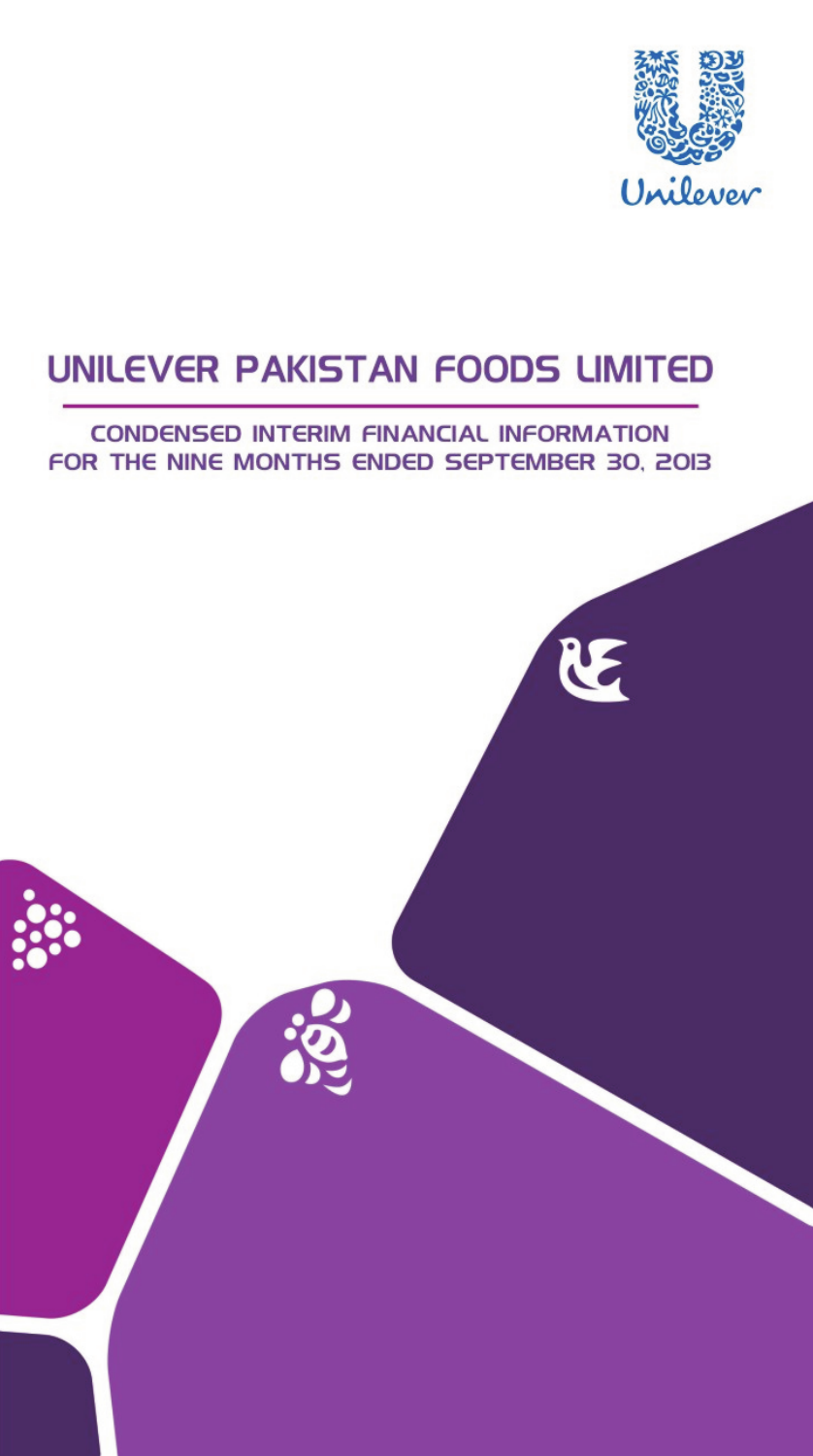# **COMPANY INFORMATION**

## **BOARD OF DIRECTORS**

- Mr. Ehsan A. Malik Chairman Ms. Fariyha Subhani Chief Executive Mr. Ali Tariq **Director / CFO** Mian Zulfikar H. Mannoo **Director** Mian M. Adil Mannoo Director Mr. Kamal Monnoo Director Mr. Badaruddin F. Vellani **Director** Mr. Amar Naseer **Director** Director Mr. Noman Amjad Lutfi **Director** Director
	-

## **COMPANY SECRETARY**

Mr. Amar Naseer

## **AUDIT COMMITTEE**

Mian Zulfikar H. Mannoo Chairman Mian M. Adil Mannoo Member Mr. Noman Amjad Lutfi Member

## **AUDITORS**

Messrs A.F. Ferguson & Co. Chartered Accountants State Life Building No. 1-C I.I. Chundrigar Road Karachi.

#### **REGISTERED OFFICE**

Avari Plaza Fatima Jinnah Road Karachi - 75530

#### **SHARE REGISTRATION OFFICE**

Share Registrar Department, Central Depository Company of Pakistan Limited, CDC House, 99-B, Block "B", S.M.C.H.S, Main Shahrah-e-Faisal, Karachi 74400

## **WEBSITE ADDRESS**

www.unileverpakistan.com.pk www.unileverpakistanfoods.com.pk

Mr. Azhar Shahid Secretary & Head of Internal Audit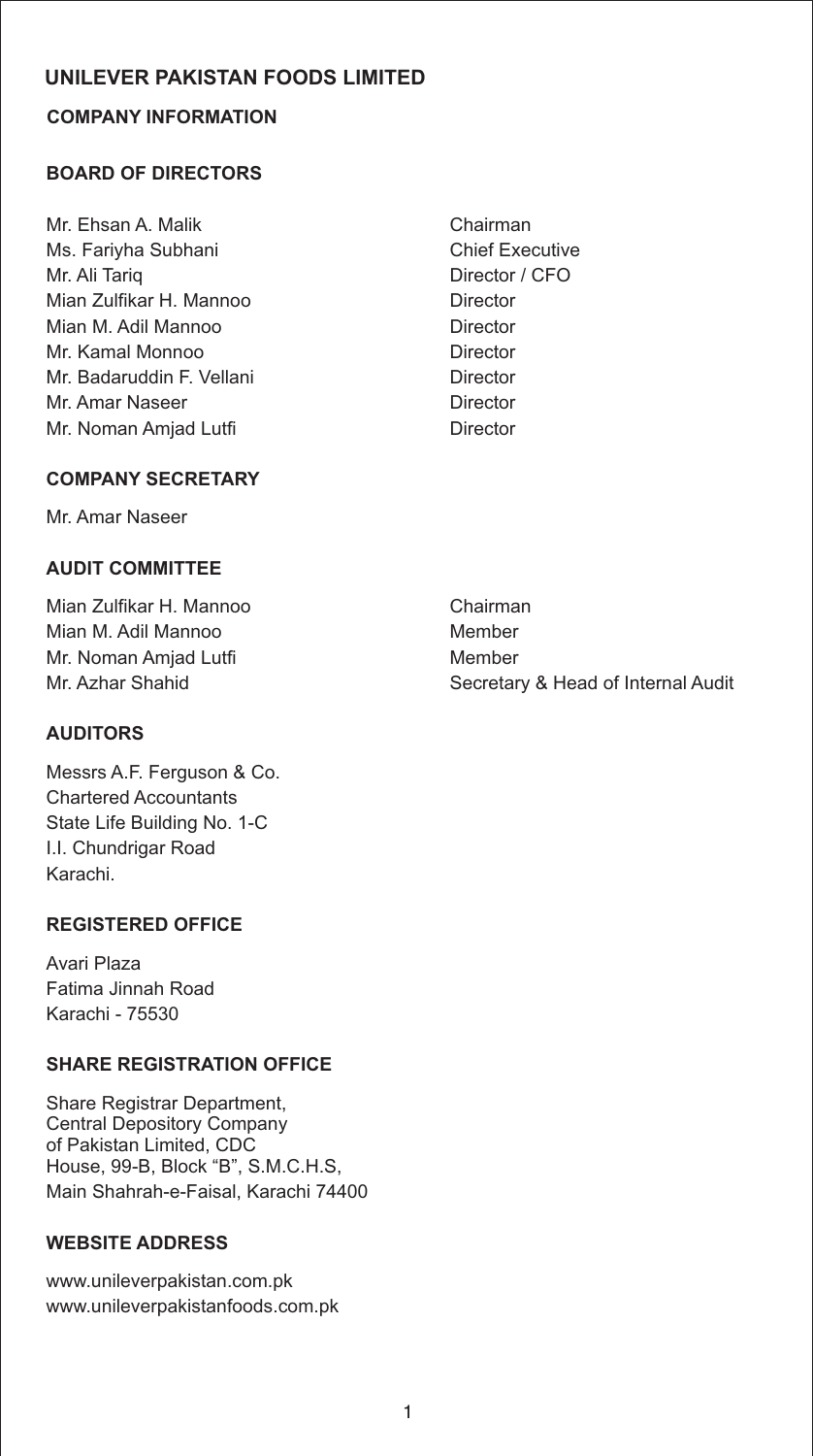#### **Directors' Review**

2013 has been a challenging year, with energy crisis, adverse security environment, and slowdown in consumer demand. Notwithstanding, sales grew by 27% in the 3rd quarter bringing year to date growth to 19%. Growth was broad based with Gross Margin up 305 bps, thanks to a more favourable mix. The Company continued to step up investment in advertising and promotion in an environment with many players vying for a share of the shrinking consumer wallet. Savings programme and growth leverage resulted in EPS improvement of 36%.

| <b>Financial Highlights</b>   | <b>Nine Months</b><br>ended September 30 |           |                         |
|-------------------------------|------------------------------------------|-----------|-------------------------|
|                               | 2013                                     | 2012      | <b>Increase</b><br>$\%$ |
|                               | <b>Rs</b> '000                           |           |                         |
| <b>Net Sales</b>              | 5.257.065                                | 4.420.394 | 19%                     |
| <b>Profit before Taxation</b> | 1,105,462                                | 816,748   | 35%                     |
| <b>Profit after Taxation</b>  | 744.308                                  | 547.475   | 36%                     |
| Earnings per Share (Rs.)      | 120.88                                   | 88.91     | 36%                     |

#### **Future Outlook**

Inflation, fragile security environment, currency devaluation and power outages remain challenges for the business. We will however continue to drive our agenda of improving consumer lives through relevant innovations, strong brand equities and a performance rewarding culture.

On behalf of the Board

**Fariyha Subhani** Chief Executive

Karachi October 28, 2013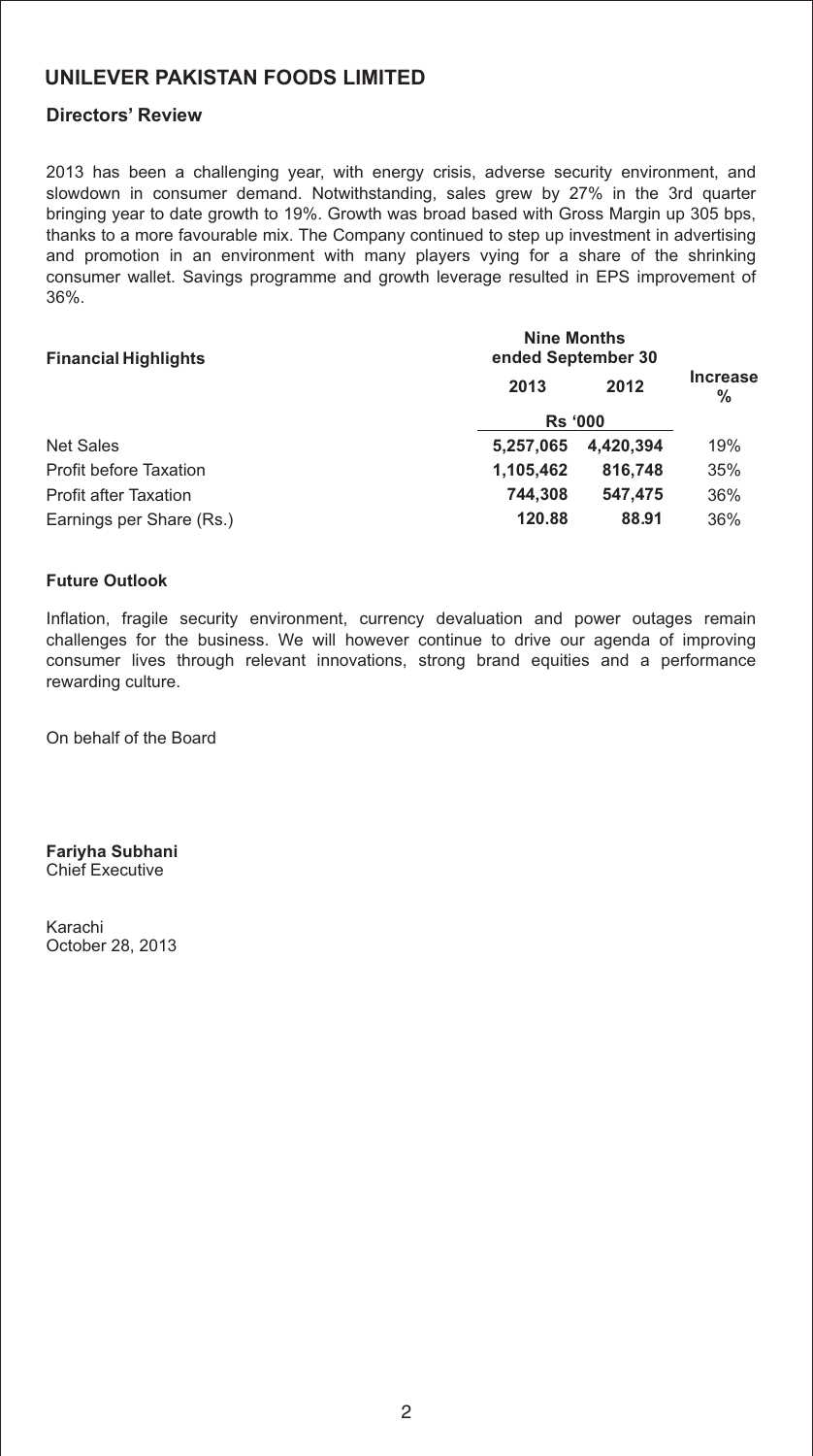# **CONDENSED INTERIM BALANCE SHEET AS AT SEPTEMBER 30, 2013**

|                                                                |             | <b>Unaudited</b>           | Audited                |
|----------------------------------------------------------------|-------------|----------------------------|------------------------|
|                                                                |             |                            | (restated)             |
|                                                                | <b>Note</b> | September 30,<br>2013      | December 31,<br>2012   |
|                                                                |             | (Rupees in thousand)       |                        |
| <b>ASSETS</b>                                                  |             |                            |                        |
| <b>Non-current assets</b>                                      |             |                            |                        |
| Property, plant and equipment                                  | 4           | 676,886                    | 649,333                |
| Intangible assets                                              |             | 81,637                     | 81,637                 |
| Long term loans                                                |             | 20,510                     | 22,477                 |
| Retirement benefit - prepayment                                |             |                            | 3,460                  |
|                                                                |             | 779,033                    | 756,907                |
| <b>Current assets</b>                                          |             |                            |                        |
| Stores and spares                                              |             | 26,885                     | 16,983                 |
| Stock in trade                                                 |             | 532,834                    | 750,374                |
| <b>Trade debts</b>                                             |             | 221,636                    | 146,113                |
| Loans and advances                                             |             | 13,724                     | 12,682                 |
| Trade deposits and short term prepayments<br>Other receivables |             | 40,263                     | 39,603                 |
| Cash and bank balances                                         |             | 24,181<br><u>1,119,392</u> | 80,918<br>201,902      |
|                                                                |             | 1,978,915                  | 1,248,575              |
| <b>Total assets</b>                                            |             | 2,757,948                  | 2,005,482              |
| <b>EQUITY AND LIABILITIES</b>                                  |             |                            |                        |
| <b>Capital and reserves</b>                                    |             |                            |                        |
| Share capital                                                  |             | 61,576                     | 61,576                 |
| Reserves                                                       |             | 404,127                    | 534,202                |
|                                                                |             | 465,703                    | 595,778                |
| <b>LIABILITIES</b>                                             |             |                            |                        |
| <b>Non-current liabilities</b>                                 |             |                            |                        |
| Retirement benefits - obligation                               |             | 1,827                      | 3,922                  |
| Deferred taxation                                              |             | 112,861                    | 103,067                |
|                                                                |             | 114,688                    | 106,989                |
| <b>Current liabilities</b>                                     |             |                            |                        |
| Trade and other payables                                       |             | 1,940,110                  | 1,213,083              |
| Provision                                                      | 5           | 21,383                     | 7,508                  |
| Accrued interest / mark-up                                     |             |                            | 895                    |
| Sales tax payable                                              |             | 3,863                      | 4,640                  |
| Taxation - provision less payments                             |             | 212,201                    | 11,692                 |
| Short term borrowings                                          |             |                            | 64,897                 |
| <b>Total liabilities</b>                                       |             | 2,177,557<br>2,292,245     | 1,302,715<br>1,409,704 |
|                                                                |             |                            |                        |
| <b>Contingencies and commitments</b>                           | 6           |                            |                        |
| <b>Total equity and liabilities</b>                            |             | 2,757,948                  | 2,005,482              |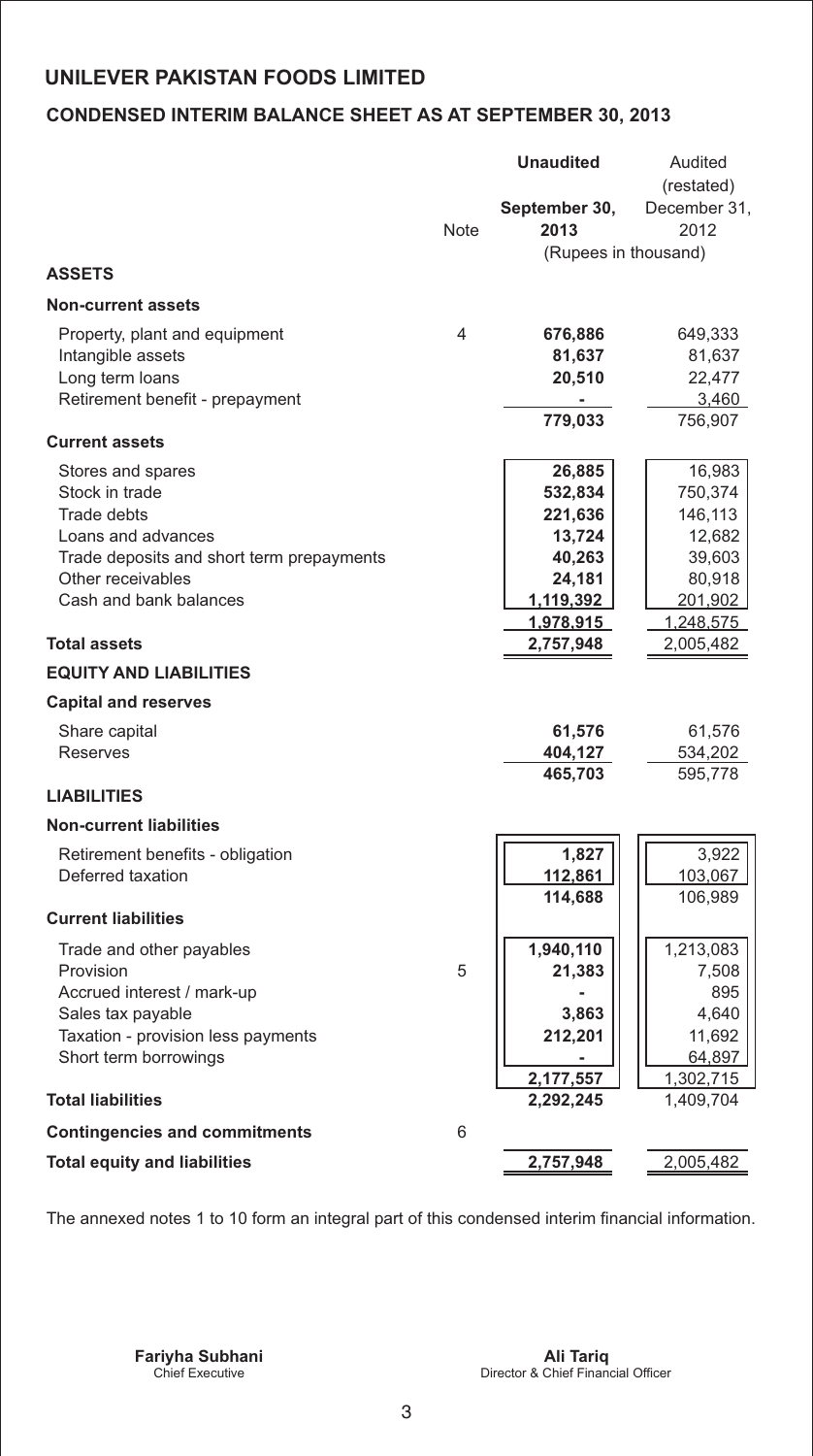## **CONDENSED INTERIM PROFIT AND LOSS ACCOUNT FOR THE NINE MONTHS ENDED SEPTEMBER 30, 2013 - UNAUDITED**

|                                   |                       | <b>Quarter ended</b>  |                       | <b>Nine Months ended</b> |  |
|-----------------------------------|-----------------------|-----------------------|-----------------------|--------------------------|--|
|                                   | September 30,<br>2013 | September 30,<br>2012 | September 30,<br>2013 | September 30,<br>2012    |  |
|                                   |                       | (Rupees in thousand)  |                       |                          |  |
| Sales                             | 1,791,795             | 1,413,807             | 5,257,065             | 4,420,394                |  |
| Cost of sales                     | (1,029,234)           | (882, 675)            | (3,040,790)           | (2,691,668)              |  |
| Gross profit                      | 762,561               | 531,132               | 2,216,275             | 1,728,726                |  |
| Distribution cost                 | (296, 332)            | (283, 860)            | (937, 512)            | (770, 566)               |  |
| Administrative expenses           | (31, 286)             | (37, 758)             | (127, 484)            | (124, 629)               |  |
| Other operating expenses          | (31, 434)             | (16, 252)             | (83, 207)             | (63, 129)                |  |
| Other income                      | 15,892                | 24,558                | 43,653                | 59,207                   |  |
| <b>Profit from operations</b>     | 419,401               | 217,820               | 1,111,725             | 829,609                  |  |
| Finance cost                      | (1, 777)              | (1,902)               | (6, 263)              | (12, 861)                |  |
| <b>Profit before taxation</b>     | 417,624               | 215,918               | 1,105,462             | 816,748                  |  |
| <b>Taxation</b>                   |                       |                       |                       |                          |  |
| - current                         | (126, 935)            | (58, 108)             | (351, 360)            | (242, 850)               |  |
| - deferred                        | (15, 432)             | (11, 478)             | (9, 794)              | (26, 423)                |  |
|                                   | (142, 367)            | (69, 586)             | (361, 154)            | (269, 273)               |  |
| <b>Profit after taxation</b>      | 275,257               | 146,332               | 744,308               | 547,475                  |  |
| Other comprehensive income        |                       |                       |                       |                          |  |
| <b>Total comprehensive income</b> | 275,257               | 146,332               | 744,308               | 547,475                  |  |
| Basic and diluted earnings        |                       |                       |                       |                          |  |
| per share (Rupees)                | 44.70                 | 23.76                 | 120.88                | 88.91                    |  |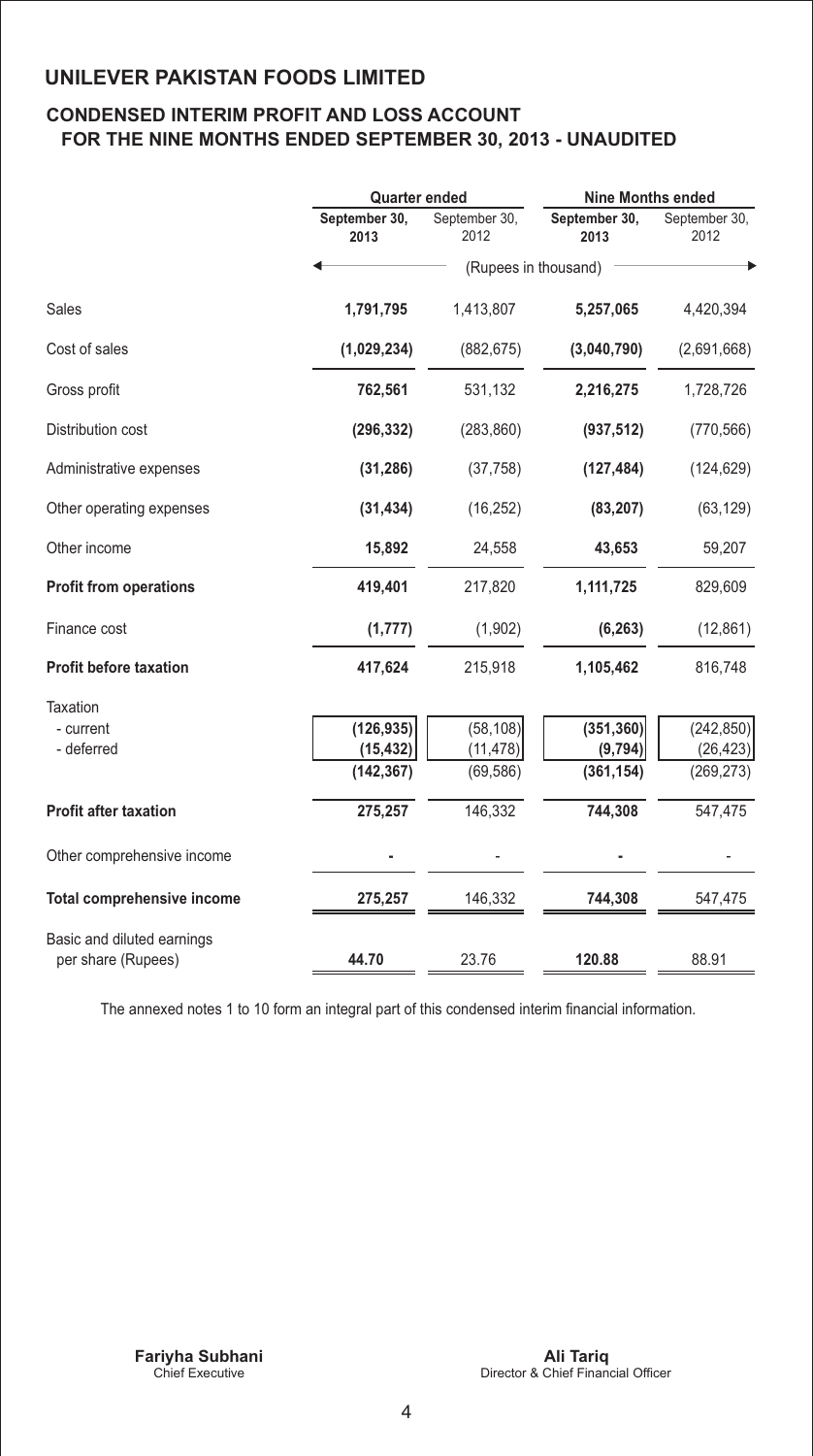## **CONDENSED INTERIM CASH FLOW STATEMENT FOR THE NINE MONTHS ENDED SEPTEMBER 30, 2013 - UNAUDITED**

|                                                                                                                                                                                                         | <b>Note</b> | September 30,<br>2013                        | September 30,<br>2012                                           |
|---------------------------------------------------------------------------------------------------------------------------------------------------------------------------------------------------------|-------------|----------------------------------------------|-----------------------------------------------------------------|
|                                                                                                                                                                                                         |             | (Rupees in thousand)                         |                                                                 |
| Cash generated from operations<br>Mark-up on short term borrowings<br>Income tax paid<br>Decrease in long term loans<br>Increase in retirement benefits obligations<br>Increase in long term prepayment |             | 1,586,895<br>(2, 551)<br>(150, 853)<br>1,967 | 1,095,683<br>(12, 133)<br>(226, 015)<br>2,083<br>(880)<br>2,894 |
| Net cash from operating activities                                                                                                                                                                      |             | 1,435,458                                    | 861,632                                                         |
| <b>CASH FLOWS FROM INVESTING ACTIVITIES</b>                                                                                                                                                             |             |                                              |                                                                 |
| Purchase of property, plant and equipment<br>Sale proceeds of property, plant and equipment<br>Return received on savings and deposit accounts<br>Net cash used in investing activities                 |             | (66, 932)<br>626<br>17,416<br>(48, 890)      | (50, 428)<br>8,731<br>12,048<br>(29, 649)                       |
| <b>CASH FLOW USED IN FINANCING ACTIVITY</b>                                                                                                                                                             |             |                                              |                                                                 |
| Dividend paid                                                                                                                                                                                           |             | (404, 181)                                   | (615, 762)                                                      |
| Net increase in cash and cash equivalents                                                                                                                                                               |             | 982,387                                      | 216,220                                                         |
| Cash and cash equivalents at the beginning of the period                                                                                                                                                |             | 137,005                                      | (1, 314)                                                        |
| Cash and cash equivalents at the end of the period                                                                                                                                                      | 7           | 1,119,392                                    | 214.906                                                         |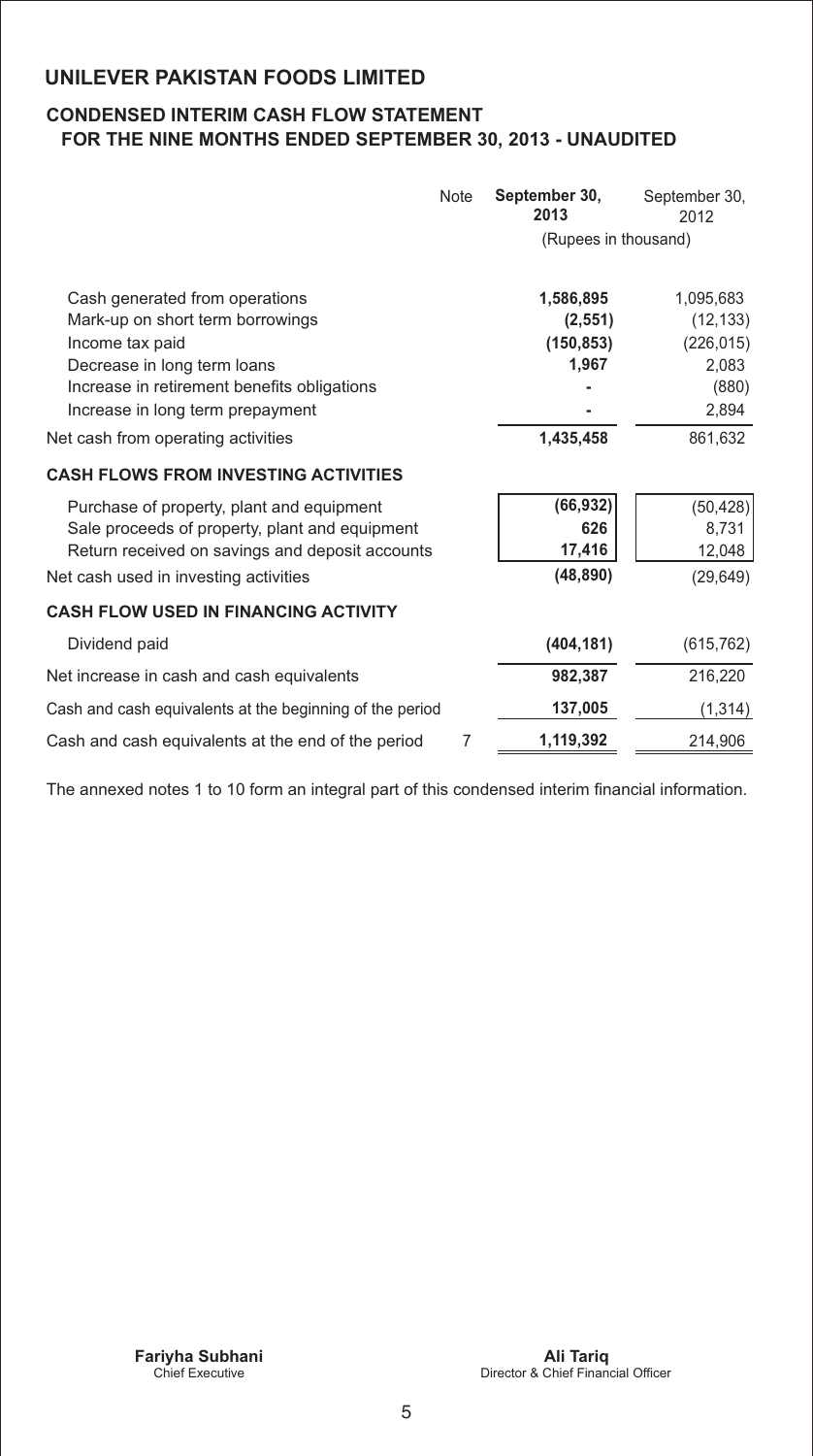## **CONDENSED INTERIM STATEMENT OF CHANGES IN EQUITY FOR THE NINE MONTHS ENDED SEPTEMBER 30, 2013 - UNAUDITED**

|                                                                                                                                                  | <b>SHARE</b>   | <b>RESERVES</b>         |         |         | <b>TOTAL</b>             |              |            |
|--------------------------------------------------------------------------------------------------------------------------------------------------|----------------|-------------------------|---------|---------|--------------------------|--------------|------------|
|                                                                                                                                                  | <b>CAPITAL</b> | CAPITAL                 |         |         | <b>REVENUE</b>           | <b>SUB</b>   |            |
|                                                                                                                                                  |                | <b>Share</b><br>Premium | Special | General | Unappropriated<br>Profit | <b>TOTAL</b> |            |
|                                                                                                                                                  |                |                         |         |         | (Rupees in thousand) -   |              |            |
| Balance as at January 1, 2013 (restated)                                                                                                         | 61,576         | 24,630                  | 628     | 138     | 508,806                  | 534,202      | 595,778    |
| Final dividend for the year ended<br>December 31, 2012 @ Rs 66<br>per share                                                                      |                |                         |         |         | (406, 404)               | (406, 404)   | (406, 404) |
| Interim dividend for the year<br>ending December 31, 2013 @<br>Rs 76 per share                                                                   |                |                         |         |         | (467, 979)               | (467, 979)   | (467, 979) |
| Total comprehensive income for the<br>nine months ended September 30, 2013                                                                       |                |                         |         |         | 744,308                  | 744,308      | 744,308    |
| Balance as at September 30, 2013                                                                                                                 | 61,576         | 24,630                  | 628     | 138     | 378,731                  | 404,127      | 465,703    |
| Balance as at January 1, 2012                                                                                                                    | 61,576         | 24,630                  | 628     | 138     | 404,563                  | 429,959      | 491,535    |
| Effect of change in accounting policy<br>with respect to accounting for<br>remeasurement losses on defined<br>benefit plan - net of tax (note 2) |                |                         |         |         | (9,874)                  | (9,874)      | (9,874)    |
| Balance as at January 1, 2012 (restated)                                                                                                         | 61,576         | 24,630                  | 628     | 138     | 394,689                  | 420,085      | 481,661    |
| Final dividend for the year ended<br>December 31, 2011 @ Rs 50<br>per share                                                                      |                |                         |         |         | (307, 881)               | (307, 881)   | (307, 881) |
| Interim dividend for the year ended<br>December 31, 2012 @ Rs 50<br>per share                                                                    |                |                         |         |         | (307, 881)               | (307, 881)   | (307, 881) |
| Total comprehensive income for the<br>nine months ended September 30, 2012                                                                       |                |                         |         |         | 547,475                  | 547,475      | 547,475    |
| Balance as at September 30, 2012 (restated)                                                                                                      | 61,576         | 24,630                  | 628     | 138     | 326,402                  | 351,798      | 413,374    |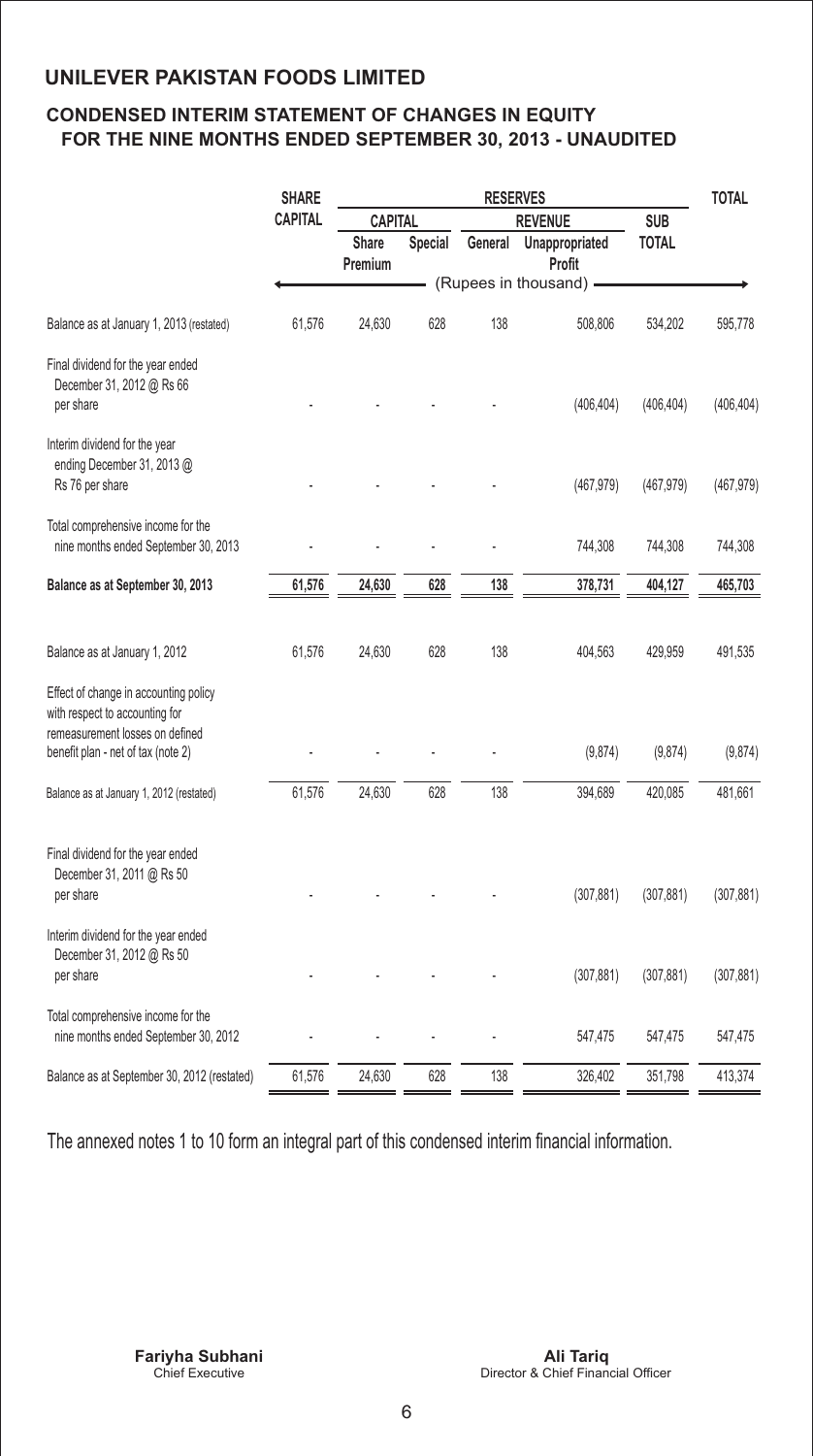#### **SELECTED NOTES TO AND FORMING PART OF THE CONDENSED INTERIM FINANCIAL INFORMATION FOR THE NINE MONTHS ENDED SEPTEMBER 30, 2013 – UNAUDITED**

#### **1. BASIS OF PREPARATION**

This condensed interim financial information of Unilever Pakistan Foods Limited (the Company) for the nine months September 30, 2013 has been prepared in accordance with the requirements of the International Accounting Standard No. 34 - Interim Financial Reporting and provisions of and directives issued under the Companies Ordinance, 1984. In case where requirements differ, the provisions of or directives issued under the Companies Ordinance, 1984 have been followed.

#### **2. ACCOUNTING POLICIES**

The accounting policies and the methods of computation adopted in the preparation of this condensed interim financial information are the same as those applied in the preparation of the financial statements for the year ended December 31, 2012 except as described below.

IAS 19 (revised) - 'Employee Benefits' effective for annual periods beginning on or after January 1, 2013 amends the accounting for employee benefits. The standard requires immediate recognition of past service cost and also replaces the interest cost on the defined benefit obligation and the expected return on plan assets with a net interest cost based on the net defined benefit asset or liability and the discount rate, measured at the beginning of the year.

Further, a new term "remeasurements" has been introduced. This is made up of actuarial gains and losses, the difference between actual investment returns and the return implied by the net interest cost. The standard requires "remeasurements" to be recognised in the Statement of Financial Position immediately, with a charge or credit to Other Comprehensive Income in the periods in which they occur.

Following the application of IAS 19 (Amendment) - 'Employee Benefits', the Company's policy for Staff Retirement Benefits in respect of remeasurements stands amended as follows:

- The amount arising as a result of remeasurements are recognised in the Statement of Financial Position immediately, with a charge or credit to Other Comprehensive Income in the periods in which they occur.
- The change in accounting policy has been accounted for retrospectively in accordance with the requirements of IAS 8 'Accounting Policies, Changes in Accounting Estimates and Errors' and comparative figures have been restated.

The Company's condensed interim financial information is affected by the 'remeasurements' relating to prior years. The effects have been summarised below:

|                                                    | December 31,<br>2012 | December 31.<br>2011 |
|----------------------------------------------------|----------------------|----------------------|
|                                                    | (Rupees in thousand) |                      |
| <b>Impact on Balance Sheet</b>                     |                      |                      |
| Increase in retirement benefits - obligations      |                      | (15, 190)            |
| Decrease in deferred taxation                      | 4,833                | 5.316                |
| (Increase) / decrease in other reserves            | (4,833)              | 9,874                |
| Increase / (decrease) in unappropriated<br>profits |                      |                      |
| - Cumulative effect from prior years               |                      | (9,874)              |
| - Impact for the year ended December 31, 2012      | 14.707               |                      |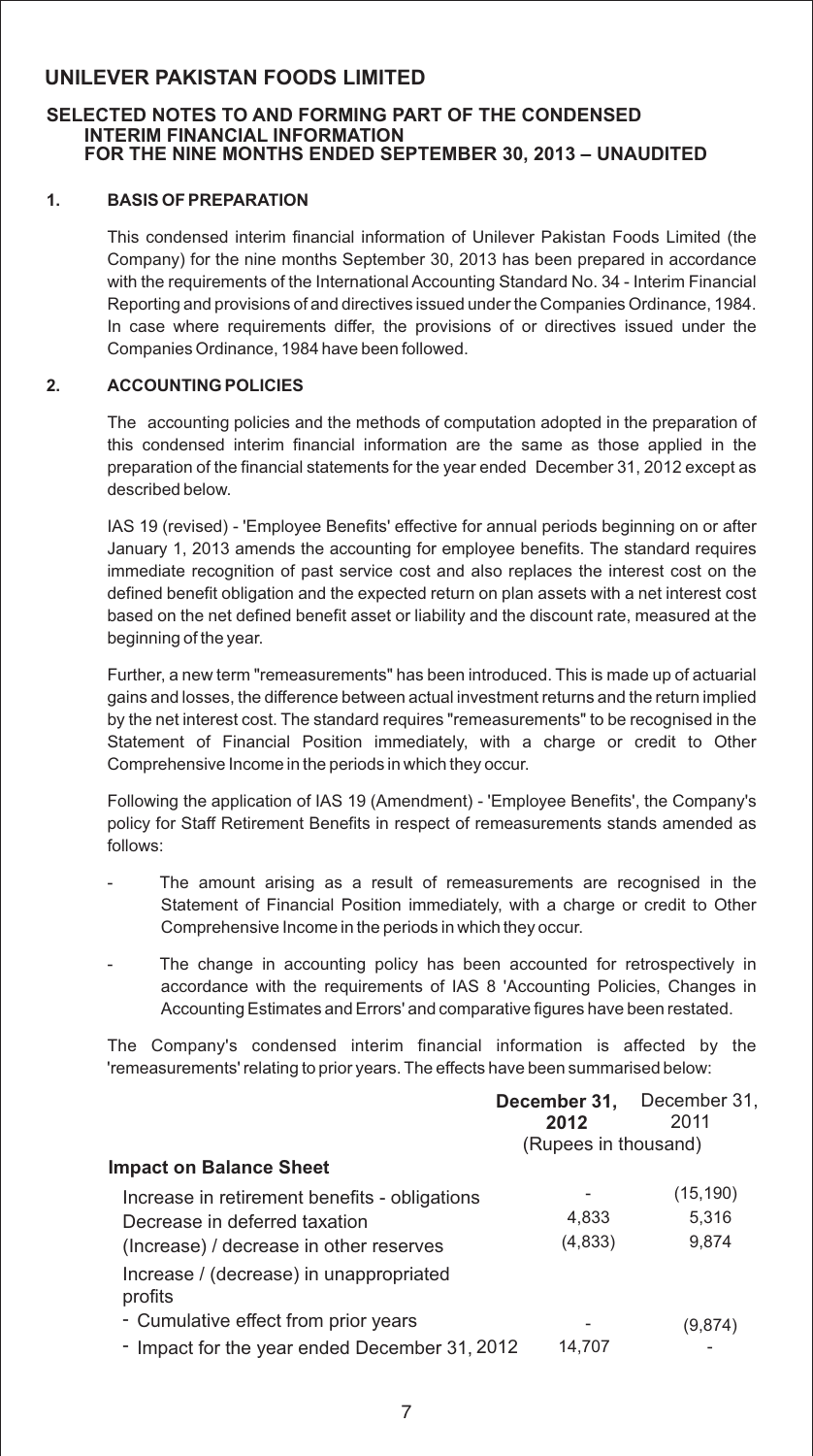The Company follows a consistent practice to conduct actuarial valuations annually at the year end. Hence, the impact on this and comparative condensed interim financial information are not quantifiable and are also considered immaterial.

#### **3. ACCOUNTING ESTIMATES, JUDGEMENTS AND FINANCIAL RISK MANGEMENT**

The preparation of this condensed interim financial information in conformity with approved accounting standards requires management to make estimates, assumptions and use judgments that affect the application of policies and reported amounts of assets and liabilities and income and expenses. Estimates, assumptions and judgments are continually evaluated and are based on historical experience and other factors, including reasonable expectations of future events. Revisions to accounting estimates are recognised prospectively commencing from the period of revision.

Judgments and estimates made by the management in the preparation of this condensed interim financial information are the same as those that were applied to financial statements as at and for the year ended December 31, 2012.

The Company's financial risk management objectives and policies are consistent with those disclosed in the financial statements as at and for the year ended December 31, 2012.

|    |                                      | <b>Unaudited</b> | Audited<br>(restated) |
|----|--------------------------------------|------------------|-----------------------|
|    |                                      | September 30,    | December 31,          |
|    |                                      | 2013             | 2012                  |
|    |                                      |                  | (Rupees in thousand)  |
| 4. | <b>PROPERTY, PLANT AND EQUIPMENT</b> |                  |                       |
|    | Operating assets - at net book value | 632,574          | 609,403               |
|    | Capital work in progress - at cost   | 44.312           | 39,930                |

**676,886** 649,333

#### **4.1** Additions and disposals of operating assets during the period are as follows:

|                                                | <b>Additions</b><br>(at cost) |                       |                              | <b>Disposals</b><br>(at net book value) |
|------------------------------------------------|-------------------------------|-----------------------|------------------------------|-----------------------------------------|
|                                                | <b>September</b><br>30, 2013  | September<br>30, 2012 | <b>September</b><br>30, 2013 | September 30,<br>2012                   |
|                                                |                               | (Rupees in thousand)  |                              |                                         |
| Building on freehold land                      | 2,320                         | 19,037                |                              |                                         |
| Plant and machinery                            | 57,983                        | 36.604                |                              |                                         |
| Electrical, mechanical and<br>office equipment | 806                           | 12,208                |                              |                                         |
| <b>Furniture and Fixtures</b>                  | 1.441                         | 1,425                 |                              |                                         |
| Motor vehicles                                 |                               |                       | 68                           | 339                                     |
|                                                | 62,550                        | 69,274                | 68                           | 339                                     |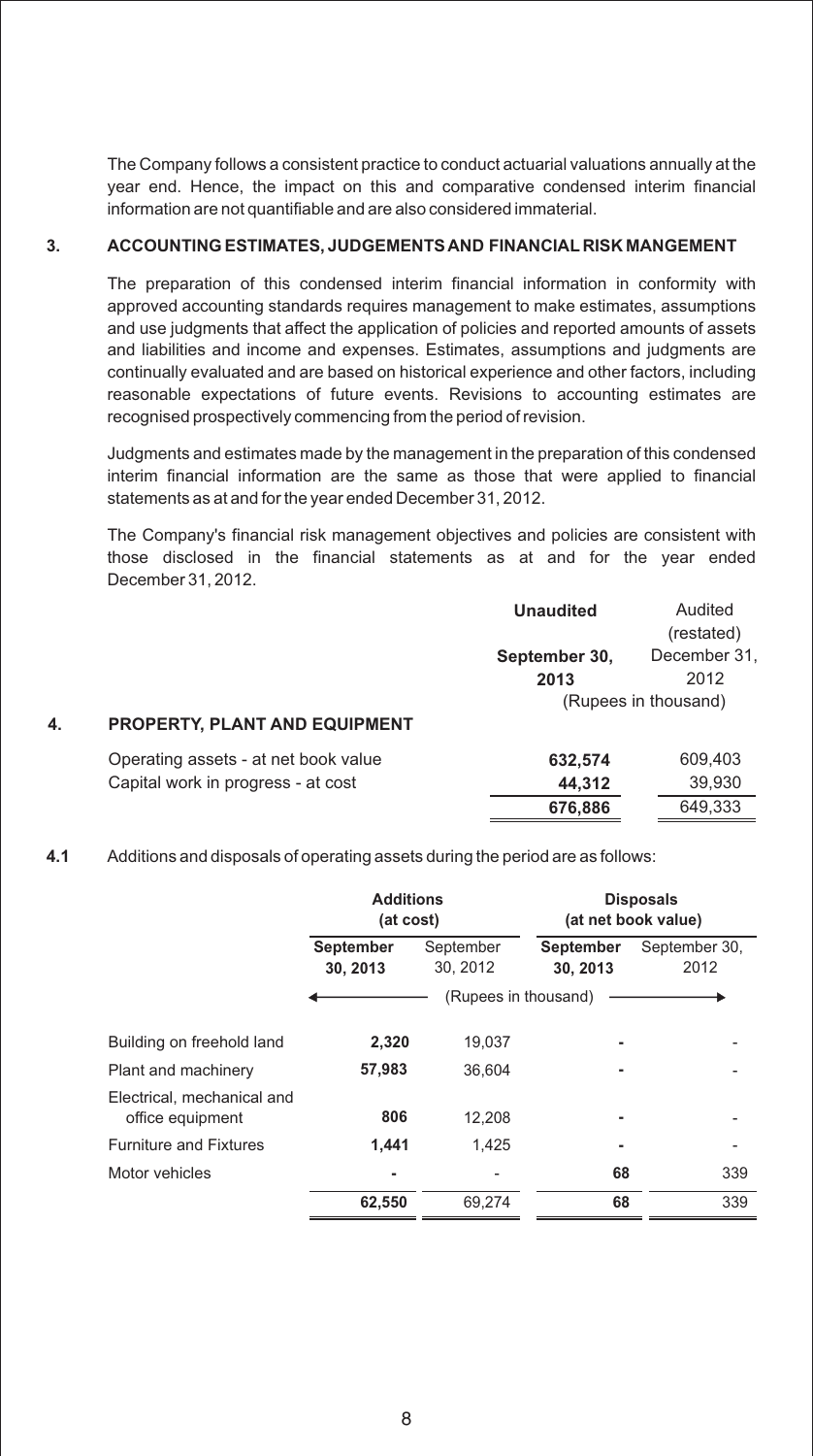|    |                                      | <b>Unaudited</b> | Audited      |
|----|--------------------------------------|------------------|--------------|
|    |                                      |                  | (restated)   |
|    |                                      | September 30,    | December 31, |
|    |                                      | 2013             | 2012         |
| 5. | <b>PROVISIONS</b>                    |                  |              |
|    | Sindh Infrastructure Cess - note 5.1 | 9,368            | 5,993        |
|    | Restructuring - note 5.1             | 12,015           | 1,515        |
|    |                                      | 21,383           | 7,508        |

**5.1** The change represents provision made during the year.

#### **6. CONTINGENCIES AND COMMITMENTS**

#### **6.1 Contingencies**

There has been no change in status of contingency reported in the financial statements for the year ended December 31, 2012.

#### **6.2 Commitments**

The commitments for capital expenditure outstanding as at September 30, 2013 amounted to Rs.154.0 million (December 31, 2012: Rs. 13.5 million).

|                                  | September 30,        | September |
|----------------------------------|----------------------|-----------|
|                                  | 2013                 | 30.2012   |
| <b>CASH AND CASH EQUIVALENTS</b> | (Rupees in thousand) |           |
| Cash and bank balances           | 1.119.392            | 214.906   |
|                                  | 1,119,392            | 214.906   |

## **8. RELATED PARTY TRANSACTIONS**

Significant related party transactions during the period are as follows:

|     | <b>Relationship with</b><br>the company | <b>Nature of transactions</b>                         | September 30,<br>2013<br>(Rupees in thousand) | September<br>30, 2012 |
|-----|-----------------------------------------|-------------------------------------------------------|-----------------------------------------------|-----------------------|
| i)  | Holding company                         | Royalty                                               | 51,148                                        | 36,149                |
| ii) | Other related parties                   | Technology fee                                        | 60,958                                        | 55,859                |
|     |                                         | Purchase of goods                                     | 944,491                                       | 880,879               |
|     |                                         | Sale of goods                                         | 23,207                                        | 28,848                |
|     |                                         | Purchase of Property, plant<br>and equipment          |                                               | 11,986                |
|     |                                         | Fee for receiving of services<br>from related parties | 176,814                                       | 175,913               |
|     |                                         | Fee for providing of services<br>to related parties   | 11,268                                        | 19,111                |
|     |                                         | Contribution to:                                      |                                               |                       |
|     |                                         | - Defined Contribution plan                           | 16,619                                        | 8,368                 |
|     |                                         | Settlement on behalf of:                              |                                               |                       |
|     |                                         | - Defined Contribution plan                           | 12,094                                        | 13,233                |
|     |                                         | - Defined Benefit plans                               | 309                                           | 341                   |
|     | iii) Key management                     |                                                       |                                               |                       |
|     | personnel                               | Salaries and other short-term<br>employee benefits    | 4,855                                         | 1,846                 |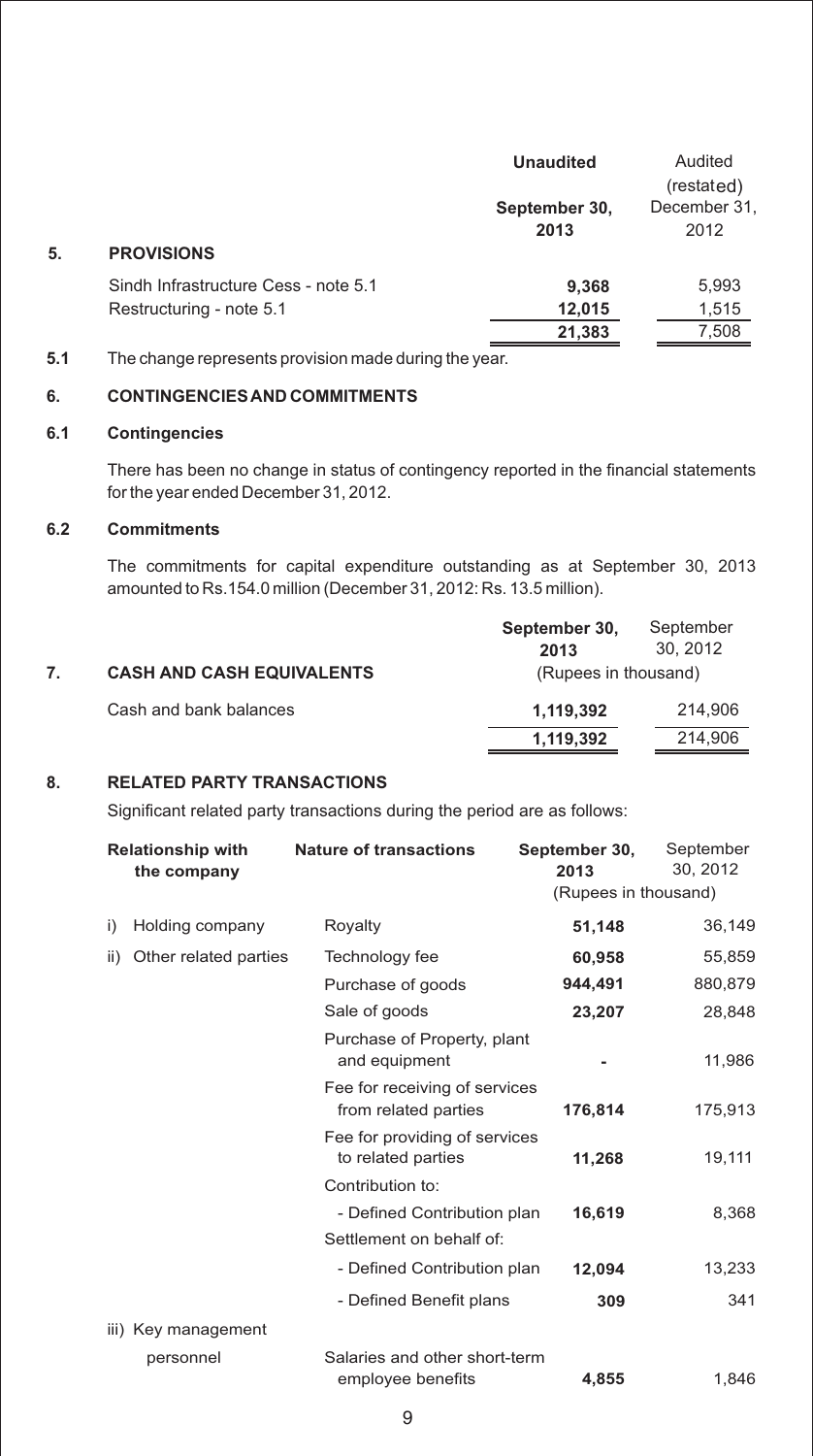#### **9. INTERIM DIVIDEND**

The board of directors in its meeting held on October 28, 2013 declared cash dividend in respect of quarter ended September 30, 2013 of Rs. 44.7 per share amounting to Rs. 275.25 million in addition to first interim cash dividend already declared and paid in respect of half year ended June 30, 2013 of Rs. 76 per share (Half year ended June 30, 2012: Rs. 50 per share) amounting to Rs. 467.98 million (Interim cash dividend for the nine months ended September 30, 2012: Rs. 50 per share amounting to Rs. 307.88 million).

This condensed interim financial information does not reflect the second interim dividend as payable, which will be accounted for in the statements of changes in equity as an appropriation from the unappropriated profit in the year ending December 31, 2013

#### **10. DATE OF AUTHORISATION FOR ISSUE**

This condensed interim financial information was authorised for issue on October 28, 2013 by the Board of Directors of the Company.